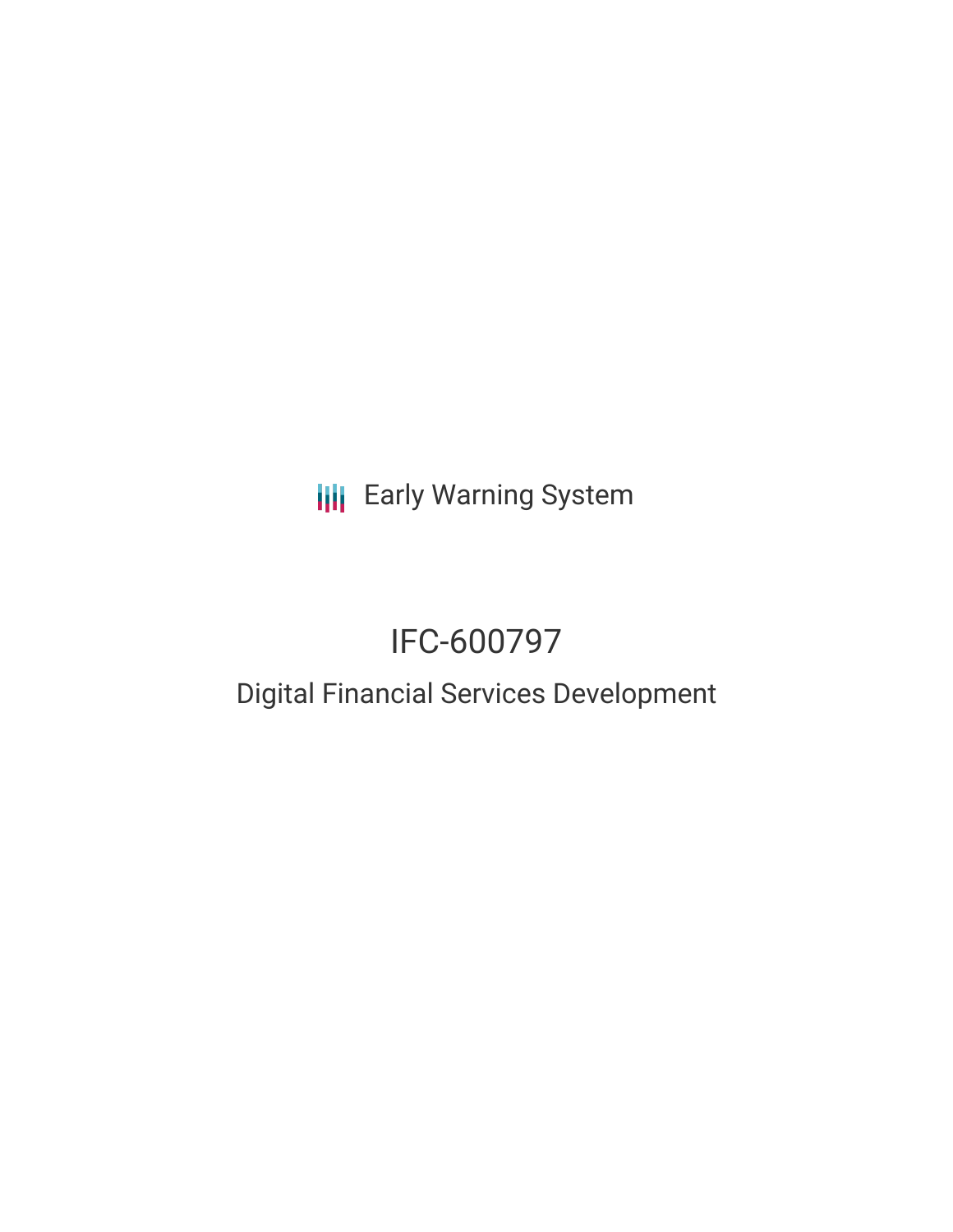

# **Quick Facts**

| <b>Financial Institutions</b> | International Finance Corporation (IFC) |
|-------------------------------|-----------------------------------------|
| <b>Status</b>                 | Active                                  |
| <b>Bank Risk Rating</b>       |                                         |
| <b>Voting Date</b>            | 2015-05-13                              |
| <b>Investment Type(s)</b>     | <b>Advisory Services</b>                |
| <b>Project Cost (USD)</b>     | \$0.37 million                          |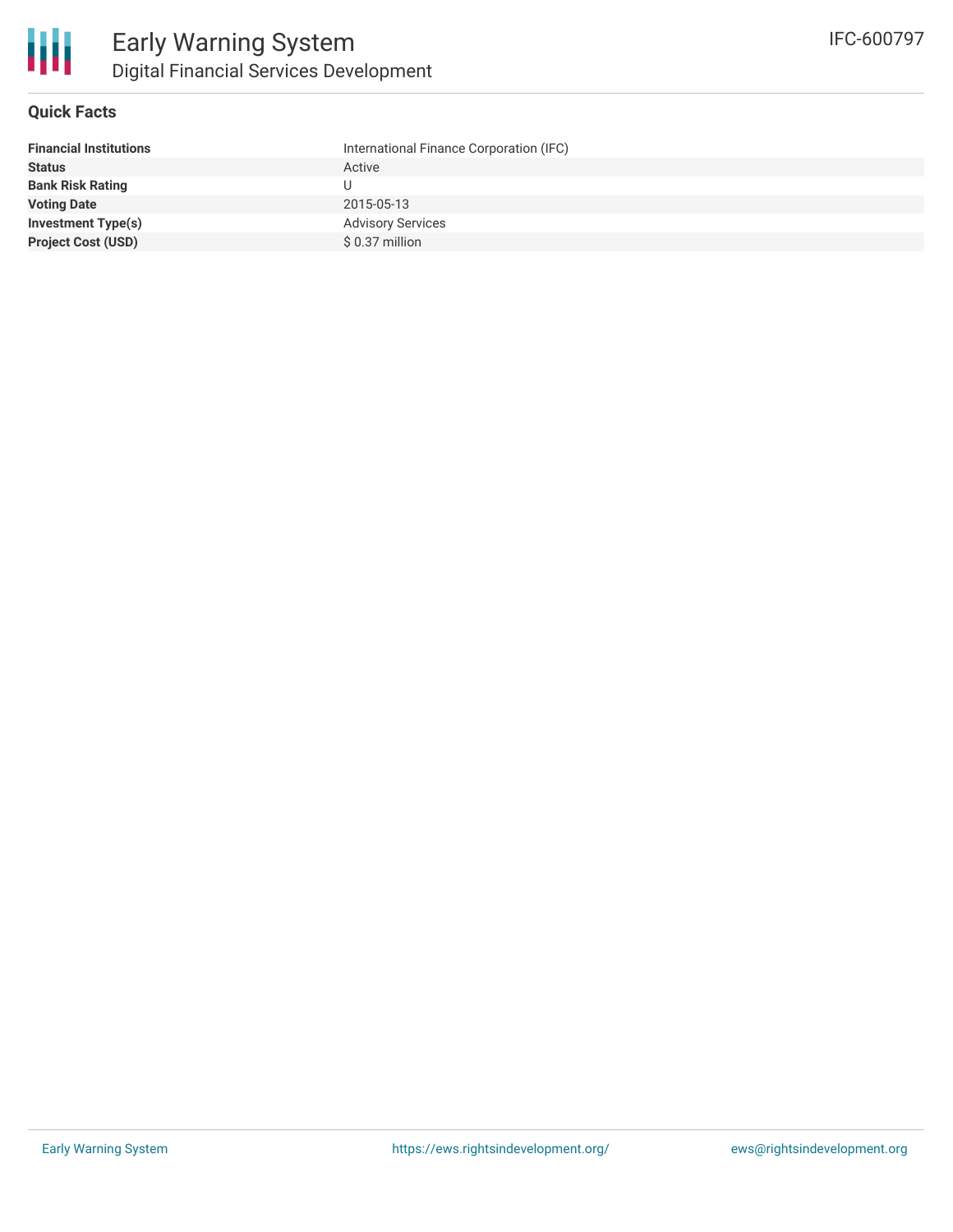

# **Project Description**

This project finances increasing access to financial services by alternative delivery channels and to design products delivered through these channels. It will support innovative and sustainable e-banking using alernative delivery channels to initially deliver payment sevices at a low cost.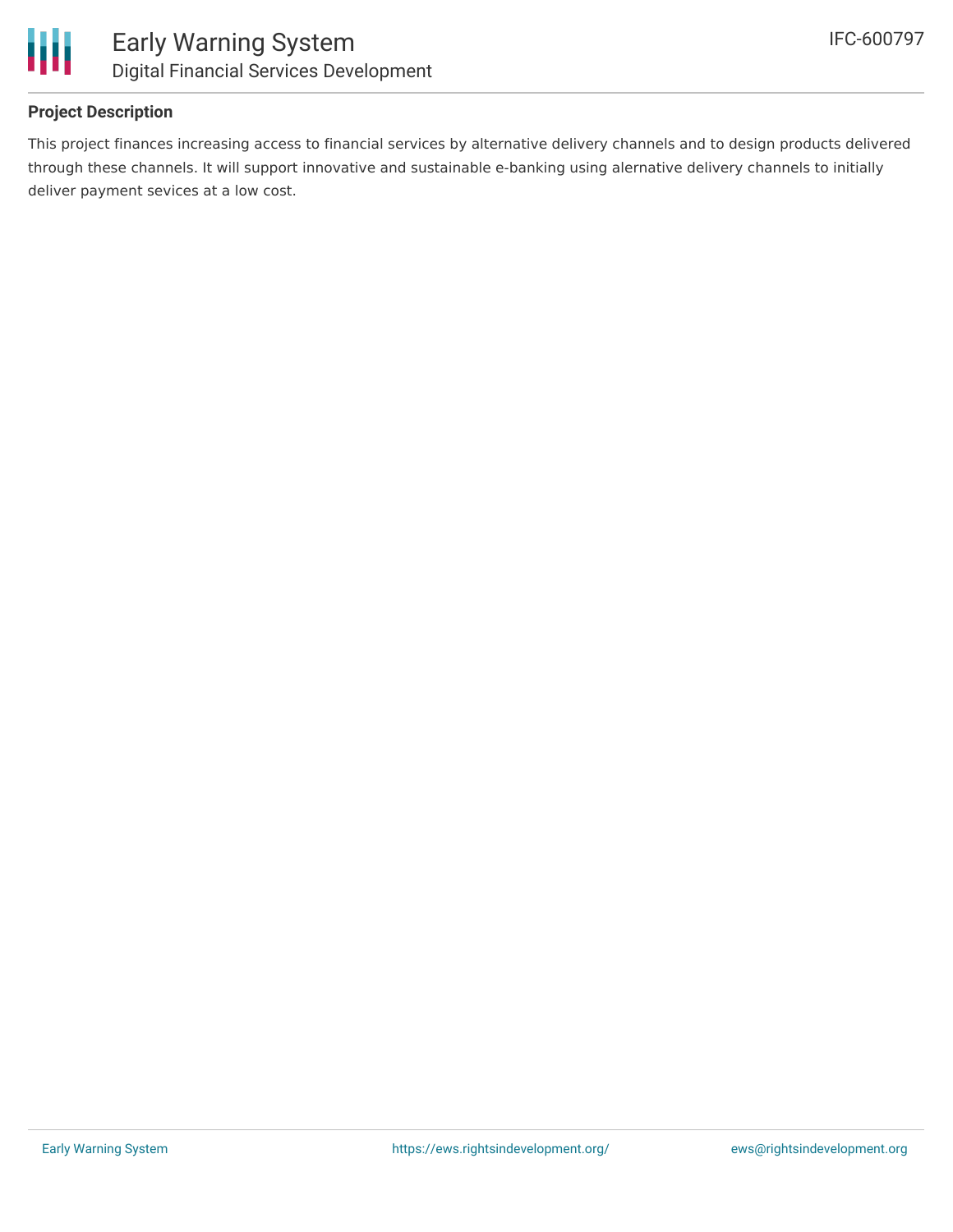

### **Investment Description**

• International Finance Corporation (IFC)